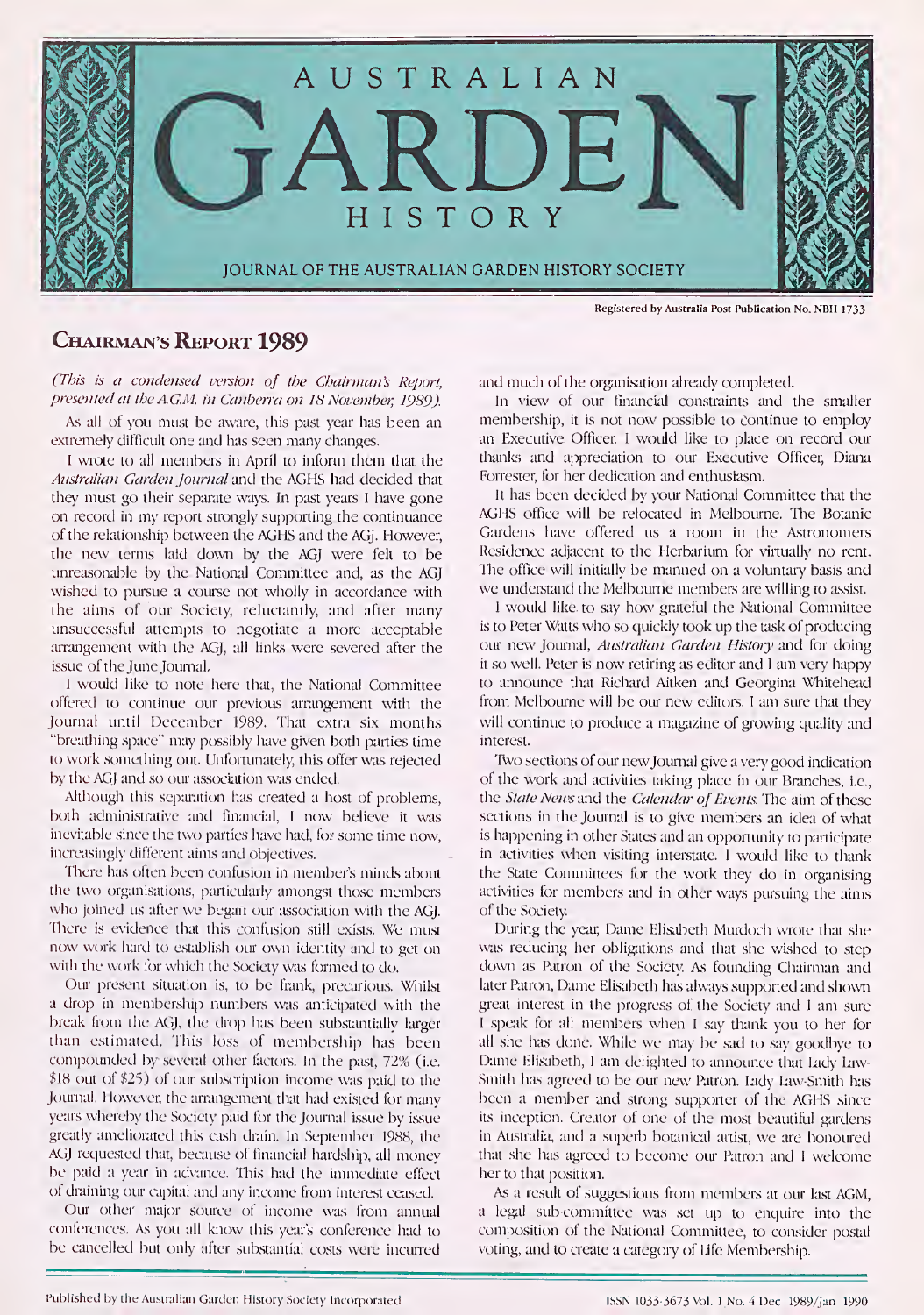This sub committee recommended that each Branch Committee should nominate a representative to the National Committee and that the remaining positons should be elected by the general membership. Postal voting was also recommended so that all members have the opportunity to vote.

You are asked today to vote on these changes to the Society's rules. <sup>I</sup> must express our gratitude to Tony Darvall, our honorary solicitor and his associate James Syme for their assistance in these and other matters.

Because of the amount of time spent by the Committee on re organising the affairs of the Society and our tight financial situation, our other projects have been shelved for the moment. I refer to the Book Project and the Museum Project.

We are considering holding our 1990 Conference in Albury/Wodonga, visiting gardens in Southern N.S.W. and North Eastern Victoria. The Committee felt that the expense of travelling to Toowoomba would deter many members from attending. However a tour will be arranged to visit the Toowoomba gardens that we missed this year. Members will be notified about both events as soon as arrangements are finalised.

Two tours conducted by the Society this year, one to South Australia and one to the Western District of Victoria were most successful and a tour to Tasmania in February is already booked out. It appears that our members enjoy these tours so we shall continue to organise them.

Three of our committee members resigned during this year, Senator Jocelyn Newman, John Patrick and Tim North. <sup>I</sup> would like to thank them for their contribution to the Society and wish them well in their very busy lives. Two more members are retiring at this AGM. They are Oline Richards and Richard Ratcliffe. Both have served on the Committee for many years and have been active contributors to the Society. <sup>I</sup> know they will both continue to be involved in the Society's affairs, and <sup>I</sup> thank them for their work and support.

The Committee has had an extremely difficult year and its members have put in hundreds of hours of work for the Society <sup>1</sup> extend my thanks to them for their support and service. Also to the many members of the Society who have offered support, advice and encouragement during the past year. With your continued support the Society will grow and prosper in the year ahead.

Our objectives for the year ahead are:

- 1. To restore the financial health of the AGHS. This involves reducing costs and consolidating and rebuilding our membership.
- 2. To continue the establishment and broader acceptance of our new Journal.
- 3. To establish better communication and work very closely with our Branches  $-$  where the strength of our membership lies.

In conclusion <sup>1</sup> must say something about my position. <sup>I</sup> have been Chairman of the Society for five years and indicated to the Committee some time ago that <sup>I</sup> would step down at this meeting. The last year has been less than pleasant and <sup>I</sup> feel that perhaps a fresh approach with a new Chairman would be best for the Society. However, the Committee has asked me to remain for one more year and <sup>I</sup> have now decided to do so in the hope I will be able to give you a very much better report next year.

Jocelyn Mitchell

#### Note from the Editor

My apologies for this briefer than usual Journal. The problems outlined in the Chairman's report including the Society's move to Melbourne, and financial restraints, have made this condensed Journal necessary. With new editors Richard Aitken and Georgina Whitehead we hope to return to our usual format for the next issue.

Peter Watts

# National News

#### New National

#### Management Committee

At the A.G.M. in Canberra on 18 November six committee members were elected. The National Committee now consists of:

MrsJocelyn Mitchell (Vic) Chairman Mr Howard Tanner (NSW) Secretary Mrs Robin Lewarne (NSW) Treasurer Mr David Perkins (Qld) Mr Michael Bligh (NSW) Mr Victor Crittenden (ACT) MrJohn Viska (W.A.) Mr Richard Aitken (Vic) Mrs Fairie Nielson (Tas) Mrs Caroline Simpson (NSW) Mr John Brine (SA) Mrs Alethea Russell (Vic) Mr Peter Watts (NSW)

The committee will co opt two members to fill vacancies on the committee.

#### New Address for Society

The Society has moved its office from Bowral to Melbourne. The new address is:

Australian Garden History Society C/- Royal Botanic Gardens Birdwood Avenue South Mirra, Victoria 3141

#### Tasmanian Tour

The tour of Tasmania, planned for February 1990, is fully booked and a full report will be published after the event. We wish the lucky members who secured places a very happy trip! The Society plans to hold tours again in 1990 possibly including a trip to New Zealand. Look for details in the next issue of thisJournal!

#### Cancellation of AGM in Queensland

Unfortunately the AGM scheduled for Toowoomba in late October had to be cancelled owing to the pilots dispute. Plans are now underway for the next AGM and garden visits in the Albury area to be held on 12, <sup>13</sup> and <sup>14</sup> October 1990. Make a note now in your diary.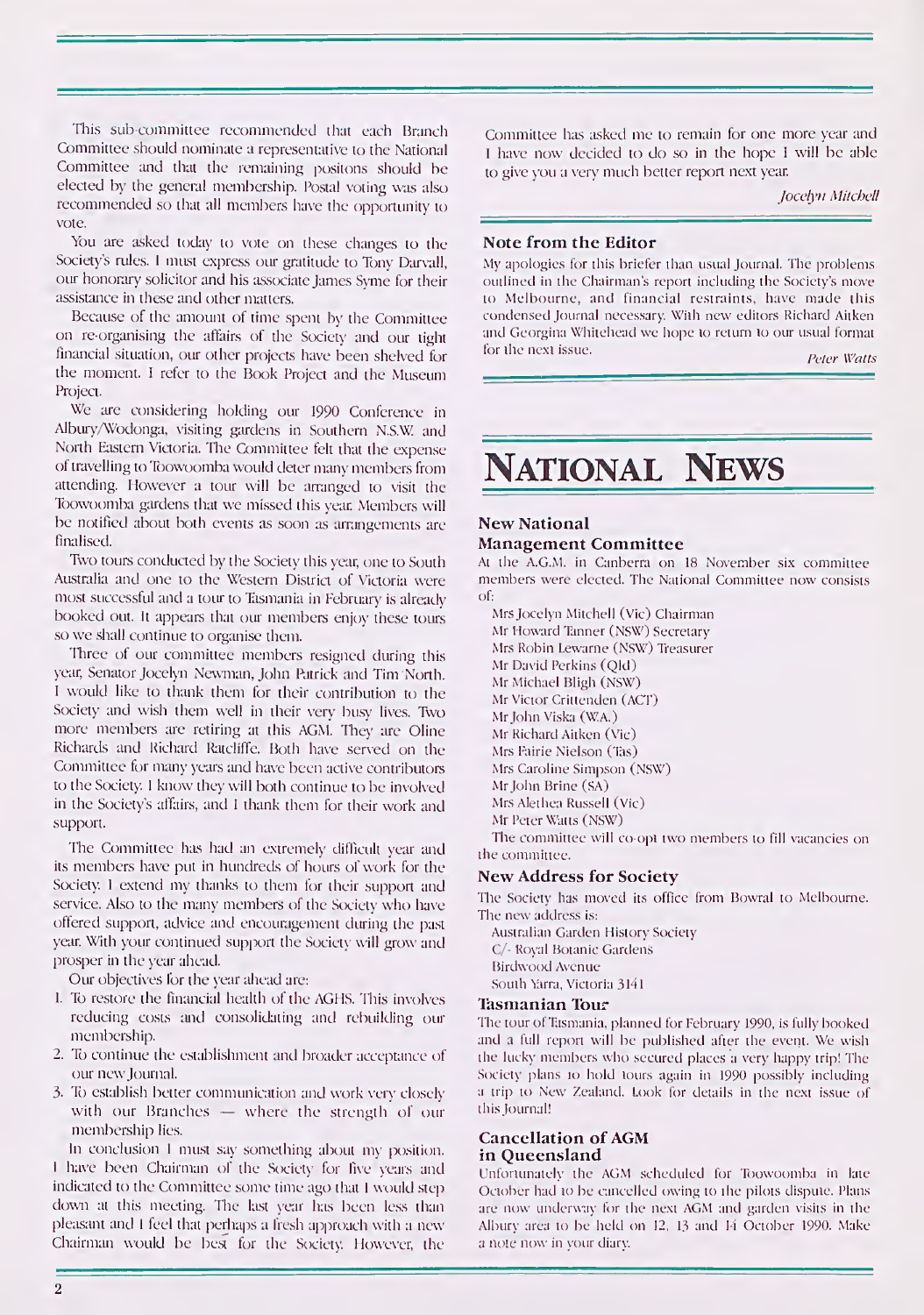## **STATE NEWS**

### New South Wales

On a glorious last day of spring members and friends were treated to a memorable day at Pejar Park Woodhouselee, a beautiful garden created by the late Beatrice Bligh and now cherished by her sons Michael and Hugh. A delicious al fresco lunch was prepared by Michael's wife Annie and served in the garden, and an informative illustrated lecture on landscape and garden design was given by Michael, a well known landscapearchitect of the Southern Tablelands district.

122 people attended from Sydney, Southern Highlands, Cooma and Goulburn districts and were entertained by a string quartet from the Canberra School of Music. About \$2,000 was raised for the Garden History Society.

Helen Andersson

### Sydney Branch

The Sydney Committee's Macquarie Street Walk was held on a warm spring day, 23 September. It commenced with a guided tour of Government House gardens which are on a wonderful site above the Opera House looking over the Botanic Gardens to the harbour, with Fort Denison.as a focal point. Outside Government House Professor Carrick Chambers, Director of the Botanic Gardens, spoke to the group on the Botanic Gardens' newly planted rose garden. This talk was received with great interest and added to members' enjoyment when they visited the rose garden later in the day. The Spring in the Gardens Festival of the Botanic Gardens with its exhibitions of orchids and Australian native plants was excellent. At the Palace Gates Mr Bernard Connell of the N.S.W Department of Public Works addressed us on the history of Macquarie Street and the rationale for the recent plantings of palm trees and how the city planners saw the future of Macquarie Street as a great boulevard.

At the Public Library steps he told us of the various courtyard gardens in that building, the plantings in front of Parliament House, Sydney Hospital with its wonderful courtyard and Victorian fountain, and those in front of the Mint Building.



Parliament House Roof Garden

Our last inspection, the roof garden on top of Parliament House was admired as being well planned, planted, and maintained. On the way out we were shown the House of Assembly and the Library where Mr Mervyn Sheather, the Serjeant at Arms, explained the historical meanings of furniture in those rooms.

Although like most Sydney people we are very familiar with Macquarie Street, the 'walk' revealed new aspects to us.

## **VICTORIA**

#### 'Belmont' Working-bee

On Saturday, 21 October, members travelled by bus to 'Belmont' near Beaufort, for a working-bee. This important property is classified by the National Trust and listed onto the Register of <sup>1</sup> listoric Buildings and the National Estate.

A study of the garden, funded by a National Estate Grant awarded to AGHS (Victoria), has recently been undertaken by Andrea Bathie. The present garden layout is relatively unchanged from 1887 and is entered through an unusual lych gate.

Members spent the day weeding the cottage garden, replanting bulbs and perennials, removing deadwood and shaping shrubs. Tree surgeon, Glen Knight, undertook remedial tree work to remove broken and dead limbs, ivy and encroaching tree seedlings and noxious weeds.

A project initiated by Andrea Bathie while a student at VCAH-Burnley, has been the propagation of old fruit cultivars. These have now been planted out near the original drive. Funding from the National Estate Grant will be used to install a trickle irrigation system.

The Victorian Branch would like to hear from members who would be interested in forming a 'Belmont' support group. Further details can be obtained from John Hawker, phone (03) 650 9424 (B).

The Australian Garden History Society was formed in 1980 to bring together those with an interest in the various aspects of garden history - horticulture, landscape design, architecture and related subjects. Its prime concern is to promote interest and research into historic gardens as a major component of the National Estate. It aims to look at garden making in its wide historic, literary, artistic and scientific context.

The editorial content of articles, or the products and services advertised in this Journal, do not necessarily imply their endorsement by the Australian Garden History Society.

CHAIRPERSON: Jocelyn Mitchell TREASURER: Robin Lewarne<br>SECRETARY: Howard Tanner JOURNAL EDITOR: Peter Watts

Howard Tanner C/- Historic Houses Trust of N.S.W. 61 Darghan Street, Glebe, N.S.W. 2037 Tel (02) 692 8366 Fax (02) 660 1426

Correspondence should be addressed to the Secretary, AGHS, C/- Royal Botanic Gardens Birdwood Avenue South Yarra, Victoria 3141